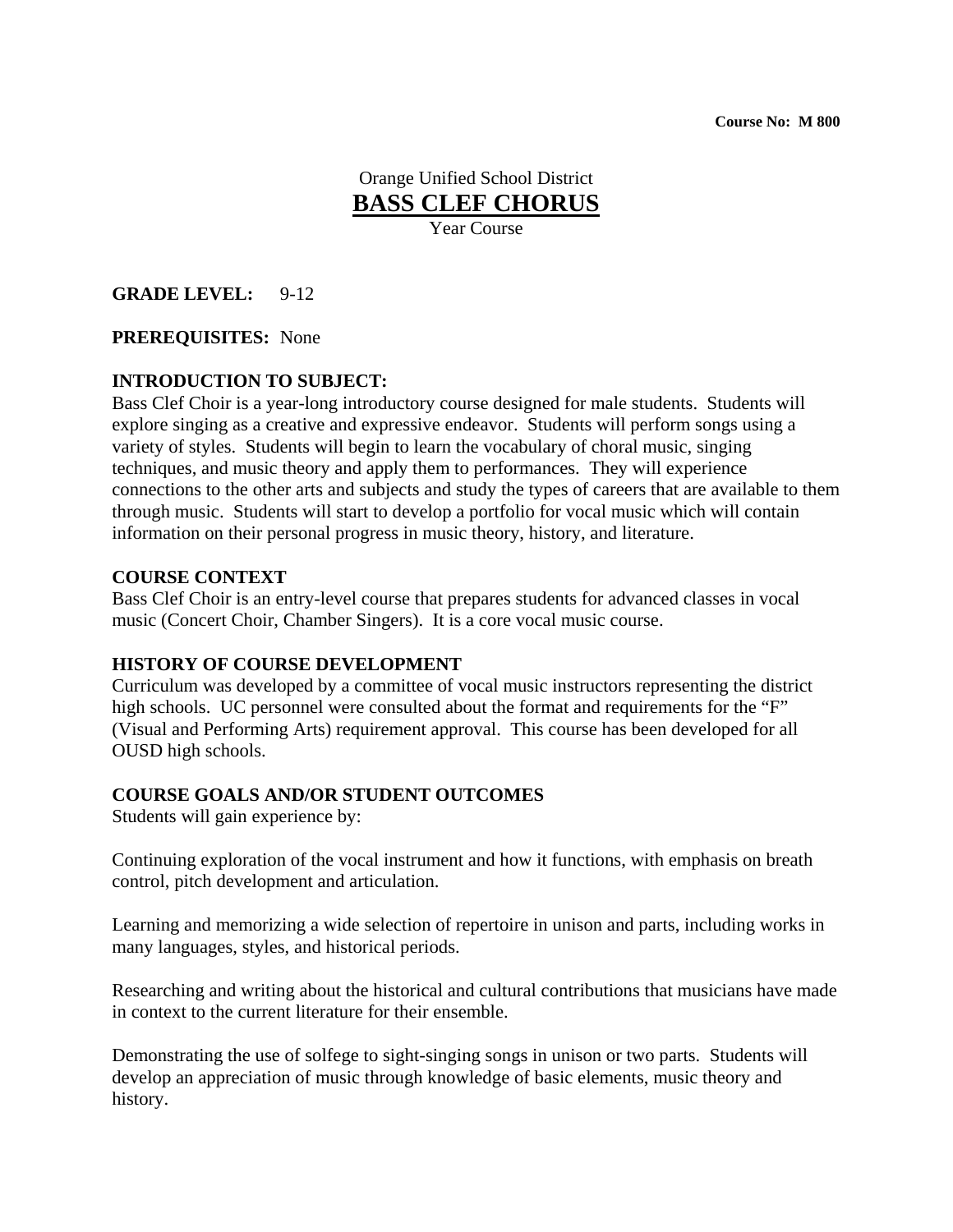Analyzing the musical works and performances of themselves and others and making aesthetic judgments based on their own experiences with music and knowledge of proper style and content of a performance.

Performing in concerts and festivals that are scheduled for their ensemble and applying what they have learned about making music.

Develop a portfolio of vocal music.

## **COURSE OBJECTIVES:**

# **BY THE END OF THE COURSE THE STUDENT WILL BE ABLE TO:**

Meet the following Music Standards, Grades 9-12 Proficient from the Visual and Performing Arts Content Standards for California Schools, Kindergarten Through Grade Twelve:

### ARTISTIC PERCEPTION

*Processing, Analyzing, and Responding to Sensory Information Through the Language and Skills Unique to Music* (Standard 1.0, Grades 9-12 Proficient). *Students read, notate, listen to, analyze, and describe music and other aural information, using the terminology of music.*

Students will read a vocal score of up to four staves and explain how the elements of music are used.

Students will sight-read music accurately and expressively using solfge, or other approved sightreading techniques.

Students will transcribe basic primer rhythmic and melodic dictation.

Students will analyze and describe musical elements and expressive devices used in a varied repertoire of music.

Students will identify and explain a variety of compositional devices and techniques used to provide unity, variety, tension, and release in aural examples.

Students will analyze musical scores from their varied repertoire for the use of form as it relates to genres, styles, and cultures.

# CREATIVE EXPRESSION

*Creating, Performing and Participating In Music* (Standard 2.0, Grades 9-12 Proficient). *Students apply vocal music skills in performing a varied repertoire of music. They compose and arrange music and improvise melodies, variations, and accompaniments, using digital/electronic technology when appropriate.*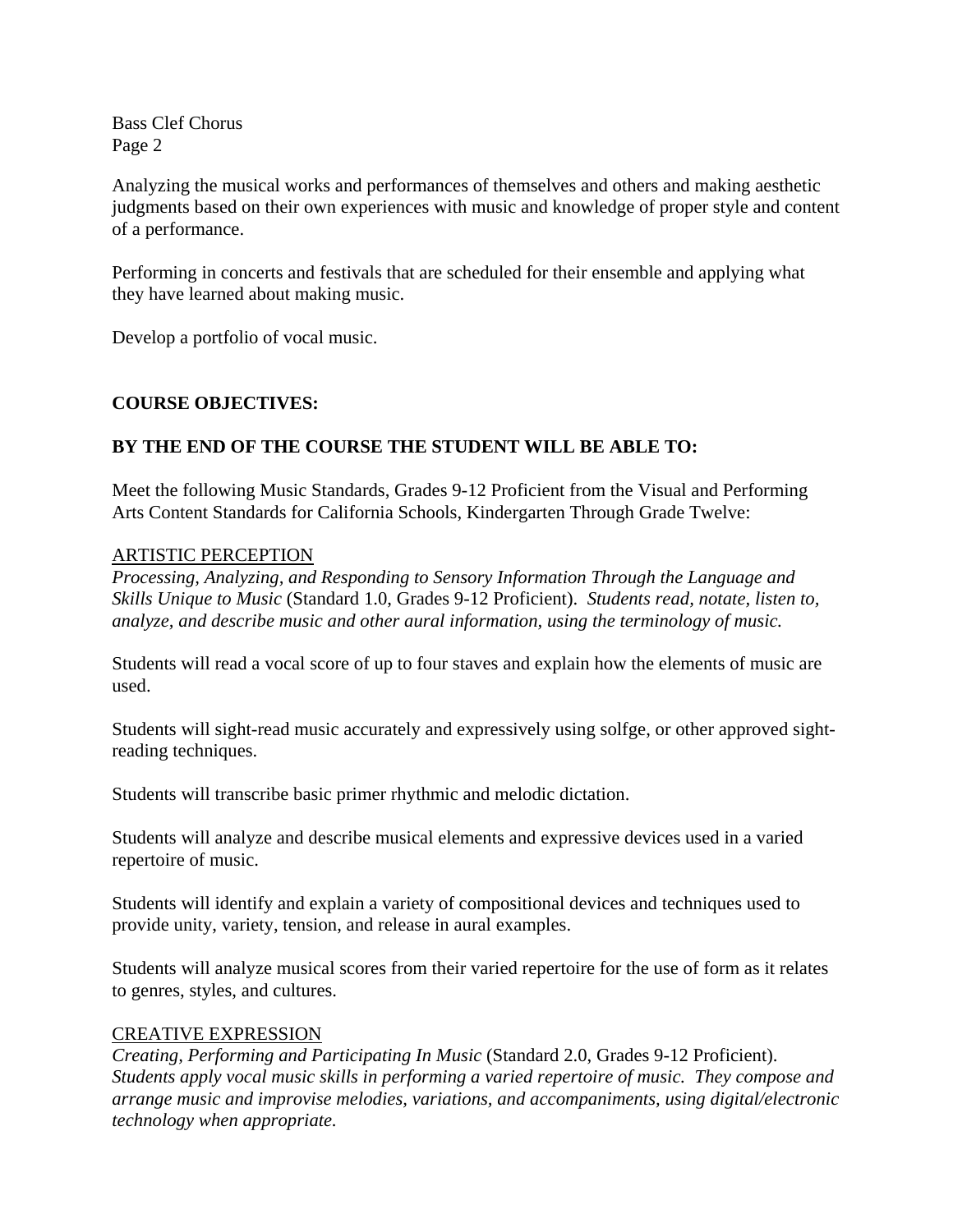Students will sing a repertoire of vocal literature from various genres, styles, and cultures with expression, technical accuracy, tone quality, vowel shape, and articulation in both large and small ensemble.

Students will sing music written in unison through four-parts without an accompaniment.

Students will sing in small ensembles with one or two on a part.

Students will improvise harmonic line over a given chord progression.

## HISTORICAL AND CULTURAL CONTEXT

*Understanding the Historical Contributions and Cultural Dimensions of Music* (Standard 3.0, Grades 9-12 Proficient). *Students analyze the role of music in past and present cultures throughout the world, noting cultural diversity as it relates to music, musicians, and composers.* 

Students will, using their current repertoire, identify a music genre of the United States, trace its evolution, and cite well-known musicians associated with it.

Students will select, using current repertoire, an era to describe the many functions that musicians played in that time. They will explain the types of activities and achievements that might have occurred.

Students will perform music from various cultures and time periods.

### AESTHETIC VALUING

*Responding to Analyzing and Making Judgments About Works of Music* (Standard 4.0, Grades 9- 12 Proficient). *Students critically assess and derive meaning from works of music and the performance of musicians in a cultural context according to the elements of music and aesthetic qualities.* 

Students will develop specific criteria for making informed critical evaluations of the quality and effectiveness of performances, compositions, arrangements, and improvisations.

Students will, using the evaluation criteria, evaluate their own performance and the performance of others' ensembles, both professional and amateur.

Students will describe the meanings of the musical works which they perform and how people from the culture respond to that specific work.

Students will describe the means used to create images and evoke feelings and emotions from the cultures represented in their repertoire.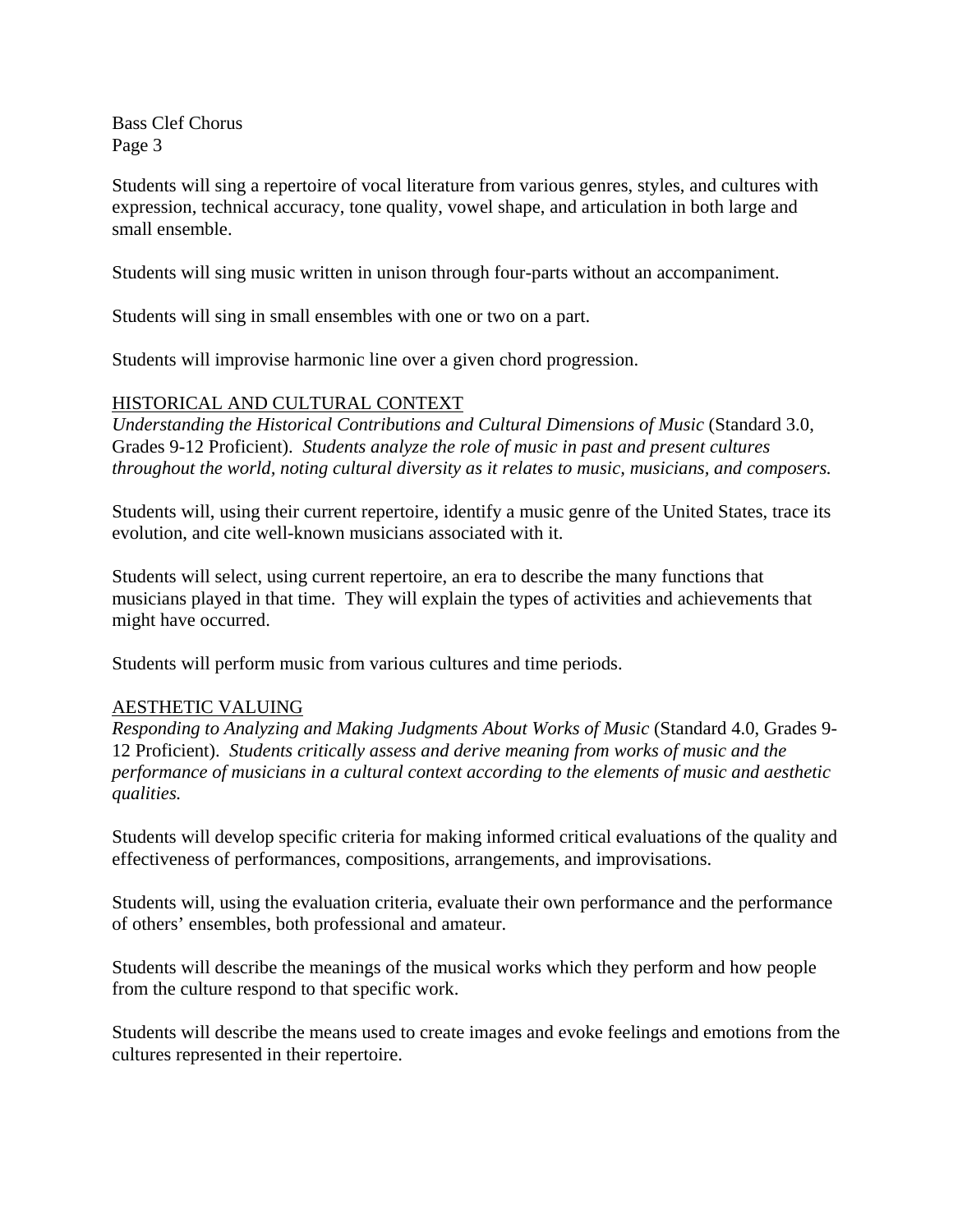# CONNECTIONS, RELATIONSHIPS, AND APPLICATIONS

*Connecting and Applying What Is Learned in Music to Learning in Other Art Forms and Subject Areas and to Careers* (Standard 5.0, Grades 9-12 Proficient). *Students apply what they have learned in music across subject areas. They develop competencies and creative skills in problem solving, communication, and management of time and resources that contribute to lifelong learning and career skills. They learn about careers in and related to music.* 

Students will demonstrate an understanding of the different roles that musicians have in our culture, (i.e., soloist, band member, teacher, advertising, religious leader, arranger, composer, etc.).

Students will apply some aspect of their repertoire to any other class that is in their current schedule, (i.e., text of song for English, historical relationship for social studies).

Students will compile and present information on a career in the music field.

Students will develop and maintain a vocal music portfolio.

# **COURSE OVERVIEW AND APPROXIMATE UNIT TIME ALLOTMENTS**

| UNIT |                                                        |                                |                                                 | WEEKS   |  |  |
|------|--------------------------------------------------------|--------------------------------|-------------------------------------------------|---------|--|--|
| I.   | Basics of Vocalizing, Basic Music Theory and Portfolio |                                |                                                 |         |  |  |
|      | Development                                            |                                |                                                 |         |  |  |
|      | А.                                                     | The basics of sound production | Weeks 1-4                                       |         |  |  |
|      |                                                        | 1.                             | Breathing: Concepts and exercises               |         |  |  |
|      |                                                        | 2.                             | Posture                                         |         |  |  |
|      |                                                        | 3.                             | Phonation                                       |         |  |  |
|      | Β.                                                     |                                | Development of vocal music portfolio            | Week 5  |  |  |
|      |                                                        | 1.                             | Computer tutorials                              | Ongoing |  |  |
|      |                                                        | 2.                             | How to write a resume.                          |         |  |  |
|      |                                                        | 3.                             | Creation of portfolio, upkeep, and presentation |         |  |  |
|      | $\mathcal{C}$ .                                        | <b>Musical elements</b>        |                                                 | Week 1  |  |  |
|      |                                                        | 1.                             | Pitch                                           | Ongoing |  |  |
|      |                                                        | 2.                             | Rhythm                                          |         |  |  |
|      |                                                        | 3.                             | Harmony                                         |         |  |  |
|      |                                                        | 4.                             | Form                                            |         |  |  |
|      |                                                        | 5.                             | Texture                                         |         |  |  |
|      |                                                        | 6.                             | Tempo and dynamics                              |         |  |  |

7. Timbre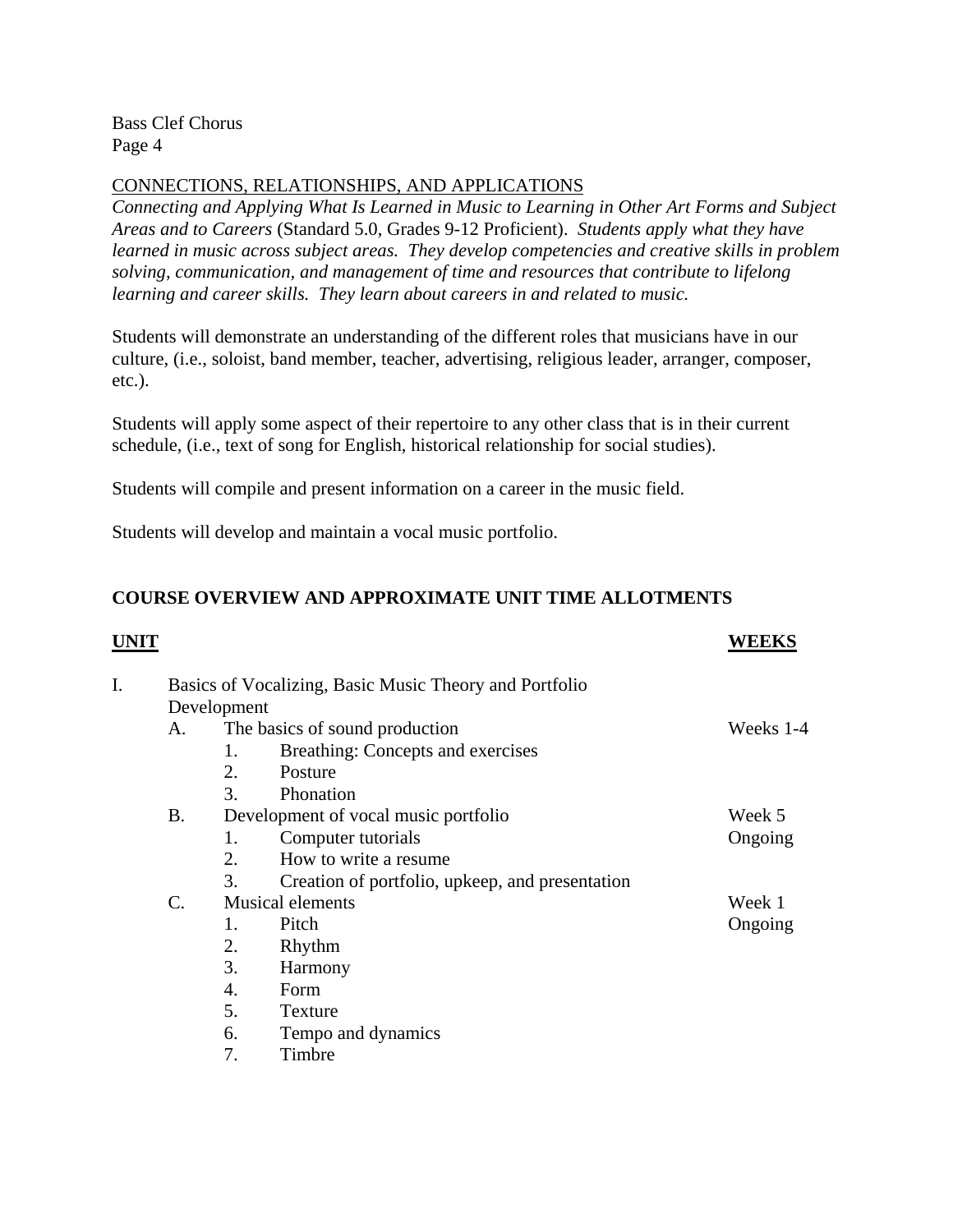$III.$ 

|      |             |                                                        | <b>WEEKS</b> |  |  |  |  |
|------|-------------|--------------------------------------------------------|--------------|--|--|--|--|
|      | D.          | Music notation                                         | Week 1       |  |  |  |  |
|      |             | 1.<br>Reading and writing                              | Ongoing      |  |  |  |  |
|      |             | Transpositions<br>a.                                   |              |  |  |  |  |
|      |             | Multi-parts<br>b.                                      |              |  |  |  |  |
|      | E.          | Vocabulary/Terminology                                 | Week 1       |  |  |  |  |
|      |             | Common<br>1.                                           | Ongoing      |  |  |  |  |
|      |             | 2.<br>Uncommon                                         |              |  |  |  |  |
|      | F.          | Creating                                               | Week 16      |  |  |  |  |
|      |             | 1.<br>Composition                                      | Ongoing      |  |  |  |  |
|      |             | 2.<br>Improvisation                                    |              |  |  |  |  |
|      | G.          | Listening                                              | Week 1       |  |  |  |  |
|      |             | Compare/contrast<br>1.                                 | Ongoing      |  |  |  |  |
|      |             | 2.<br>Analyze                                          |              |  |  |  |  |
| II.  |             | Historical and Multi-Cultural: Social and Historical   |              |  |  |  |  |
|      |             | <b>Influences of Selected Music</b>                    |              |  |  |  |  |
|      | A.          | Multi-cultural music contributions                     | Week 21      |  |  |  |  |
|      |             | Analyzing distinctive cultural musical<br>1.<br>idioms | Ongoing      |  |  |  |  |
|      | <b>B.</b>   | Personal heritage                                      |              |  |  |  |  |
|      |             | Comparing individual heritages in music<br>1.          |              |  |  |  |  |
| III. | Performance |                                                        |              |  |  |  |  |
|      | А.          | Selection of music                                     | Week 1       |  |  |  |  |
|      | <b>B.</b>   | Rehearsal techniques                                   | Ongoing      |  |  |  |  |
|      |             | 1.<br>Set-up                                           |              |  |  |  |  |
|      |             | 2.<br>Warm-up                                          |              |  |  |  |  |
|      |             | 3.<br>Interpret and perform                            |              |  |  |  |  |
|      |             | Closure and cleanup<br>$\overline{4}$ .                |              |  |  |  |  |
|      | C.          | Evaluation of performance                              | Week 5       |  |  |  |  |
|      |             | Analyze group performance<br>1.                        | Ongoing      |  |  |  |  |
|      |             | 2.<br>Self-critique of performances                    |              |  |  |  |  |

# **TEXTS AND SUPPLEMENTAL MATERIALS**

Textbooks are adopted on a seven-year cycle that is scheduled for all subjects, including music. Vocal Music teachers in the district review all. Each instructor may then purchase octavo music to supplement the adopted text. The current textbooks adopted by our district are *Something to Sing About*, Volume 1 and *Successful Sight Singing.* Each Instructor purchases graded choral music based on the level of ability of the singers for source material. Students are encouraged to use the Internet for research and reading on assigned and enrichment projects and research.